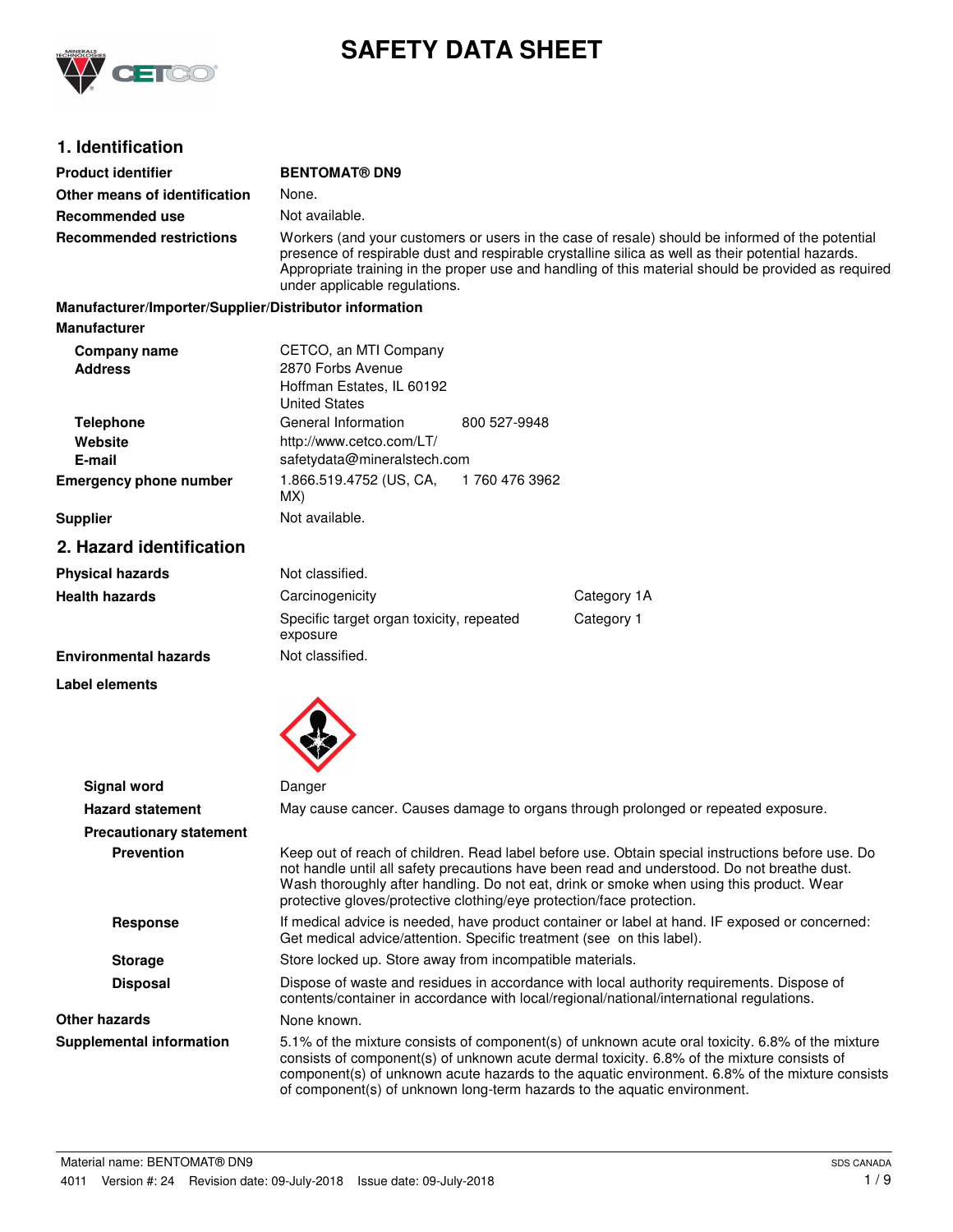# **3. Composition/information on ingredients**

## **Mixtures**

| <b>Chemical name</b>                                                                                                                                                                              | Common name and synonyms                                                                                                                                                                                                                                                                                                                                                                                                                                                                  | <b>CAS number</b> | %          |
|---------------------------------------------------------------------------------------------------------------------------------------------------------------------------------------------------|-------------------------------------------------------------------------------------------------------------------------------------------------------------------------------------------------------------------------------------------------------------------------------------------------------------------------------------------------------------------------------------------------------------------------------------------------------------------------------------------|-------------------|------------|
| SILICA, CRYSTALLINE, QUARTZ                                                                                                                                                                       |                                                                                                                                                                                                                                                                                                                                                                                                                                                                                           | 14808-60-7        | $5 - 10$   |
| SILICA, CRYSTALLINE,<br><b>CRISTOBALITE</b>                                                                                                                                                       |                                                                                                                                                                                                                                                                                                                                                                                                                                                                                           | 14464-46-1        | $1 - < 3$  |
| Other components below reportable levels                                                                                                                                                          |                                                                                                                                                                                                                                                                                                                                                                                                                                                                                           |                   | $90 - 100$ |
| DSD: Directive 67/548/EEC.<br>CLP: Regulation No. 1272/2008.<br>M: M-factor<br>PBT: persistent, bioaccumulative and toxic substance.<br>vPvB: very persistent and very bioaccumulative substance. | #: This substance has been assigned Community workplace exposure limit(s).                                                                                                                                                                                                                                                                                                                                                                                                                |                   |            |
|                                                                                                                                                                                                   | All concentrations are in percent by weight unless ingredient is a gas. Gas concentrations are in percent by volume. *Designates that<br>a specific chemical identity and/or percentage of composition has been withheld as a trade secret.                                                                                                                                                                                                                                               |                   |            |
| <b>Composition comments</b>                                                                                                                                                                       | Occupational Exposure Limits for constituents are listed in Section 8. This product contains<br>naturally occurring crystalline silica (not listed in Annex I of Directive 67/548/EEC) in quantities less<br>than $6\%$ .                                                                                                                                                                                                                                                                 |                   |            |
| 4. First-aid measures                                                                                                                                                                             |                                                                                                                                                                                                                                                                                                                                                                                                                                                                                           |                   |            |
| <b>Inhalation</b>                                                                                                                                                                                 | Move to fresh air. If symptoms are experienced, remove source of contamination or move victim to<br>fresh air. Oxygen or artificial respiration if needed. Do not use mouth-to-mouth method if victim<br>inhaled the substance. Induce artificial respiration with the aid of a pocket mask equipped with a<br>one-way valve or other proper respiratory medical device. Call a physician if symptoms develop or<br>persist.                                                              |                   |            |
| <b>Skin contact</b>                                                                                                                                                                               | Remove and isolate contaminated clothing and shoes. For minor skin contact, avoid spreading<br>material on unaffected skin.                                                                                                                                                                                                                                                                                                                                                               |                   |            |
| Eye contact                                                                                                                                                                                       | Immediately flush eyes with plenty of water for at least 15 minutes. Continue rinsing. Get medical<br>attention immediately.                                                                                                                                                                                                                                                                                                                                                              |                   |            |
| Ingestion                                                                                                                                                                                         | Rinse mouth thoroughly. If ingestion of a large amount does occur, call a poison control center<br>immediately. Do not induce vomiting without advice from poison control center. If vomiting occurs,<br>keep head low so that stomach content doesn't get into the lungs. Do not use mouth-to-mouth<br>method if victim ingested the substance. Induce artificial respiration with the aid of a pocket mask<br>equipped with a one-way valve or other proper respiratory medical device. |                   |            |
| <b>Most important</b><br>symptoms/effects, acute and<br>delayed                                                                                                                                   | Direct contact with eyes may cause temporary irritation. Prolonged exposure may cause chronic<br>effects.                                                                                                                                                                                                                                                                                                                                                                                 |                   |            |
| Indication of immediate<br>medical attention and special<br>treatment needed                                                                                                                      | Provide general supportive measures and treat symptomatically. Keep victim under observation.<br>Symptoms may be delayed.                                                                                                                                                                                                                                                                                                                                                                 |                   |            |
| <b>General information</b>                                                                                                                                                                        | IF exposed or concerned: Get medical advice/attention. If you feel unwell, seek medical advice<br>(show the label where possible). Ensure that medical personnel are aware of the material(s)<br>involved, and take precautions to protect themselves. Show this safety data sheet to the doctor in<br>attendance.                                                                                                                                                                        |                   |            |
| 5. Fire-fighting measures                                                                                                                                                                         |                                                                                                                                                                                                                                                                                                                                                                                                                                                                                           |                   |            |
| Suitable extinguishing media                                                                                                                                                                      | Dry chemical, CO2, water spray or regular foam. Use any media suitable for the surrounding fires.                                                                                                                                                                                                                                                                                                                                                                                         |                   |            |
| <b>Unsuitable extinguishing</b><br>media                                                                                                                                                          | None known.                                                                                                                                                                                                                                                                                                                                                                                                                                                                               |                   |            |
| Specific hazards arising from<br>the chemical                                                                                                                                                     | During fire, gases hazardous to health may be formed.                                                                                                                                                                                                                                                                                                                                                                                                                                     |                   |            |
| Special protective equipment<br>and precautions for firefighters                                                                                                                                  | As in any fire, wear self-contained breathing apparatus pressure-demand, MSHA/NIOSH<br>(approved or equivalent) and full protective gear.                                                                                                                                                                                                                                                                                                                                                 |                   |            |
| <b>Fire fighting</b><br>equipment/instructions                                                                                                                                                    | Use water spray to cool unopened containers.                                                                                                                                                                                                                                                                                                                                                                                                                                              |                   |            |
| <b>Specific methods</b>                                                                                                                                                                           | Use standard firefighting procedures and consider the hazards of other involved materials.                                                                                                                                                                                                                                                                                                                                                                                                |                   |            |
| <b>General fire hazards</b>                                                                                                                                                                       | Not a fire hazard. No unusual fire or explosion hazards noted.                                                                                                                                                                                                                                                                                                                                                                                                                            |                   |            |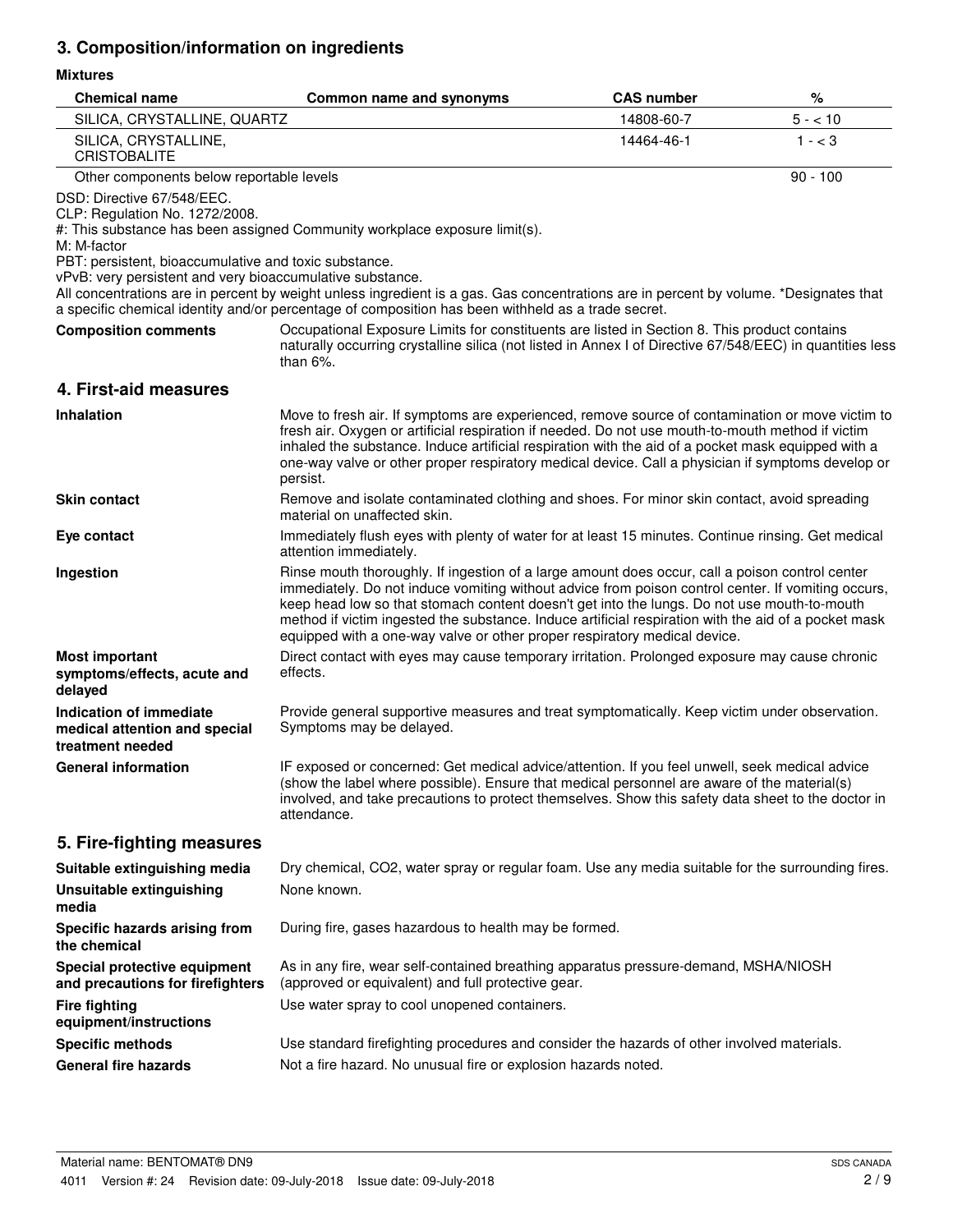# **6. Accidental release measures**

| Personal precautions,<br>protective equipment and<br>emergency procedures | Keep unnecessary personnel away. Keep people away from and upwind of spill/leak. Wear<br>appropriate protective equipment and clothing during clean-up. Wear a dust mask if dust is<br>generated above exposure limits. Do not touch damaged containers or spilled material unless<br>wearing appropriate protective clothing. Ensure adequate ventilation. Local authorities should be<br>advised if significant spillages cannot be contained. For personal protection, see section 8 of the<br>SDS.                                                                                                      |
|---------------------------------------------------------------------------|-------------------------------------------------------------------------------------------------------------------------------------------------------------------------------------------------------------------------------------------------------------------------------------------------------------------------------------------------------------------------------------------------------------------------------------------------------------------------------------------------------------------------------------------------------------------------------------------------------------|
| Methods and materials for<br>containment and cleaning up                  | Avoid the generation of dusts during clean-up. This product is miscible in water. Collect dust or<br>particulates using a vacuum cleaner with a HEPA filter. Stop the flow of material, if this is without<br>risk. Following product recovery, flush area with water. Put material in suitable, covered, labeled<br>containers. For waste disposal, see section 13 of the SDS. None necessary. Reduce airborne dust<br>and prevent scattering by moistening with water.                                                                                                                                    |
| <b>Environmental precautions</b>                                          | Avoid discharge into drains, water courses or onto the ground.                                                                                                                                                                                                                                                                                                                                                                                                                                                                                                                                              |
| 7. Handling and storage                                                   |                                                                                                                                                                                                                                                                                                                                                                                                                                                                                                                                                                                                             |
| Precautions for safe handling                                             | Obtain special instructions before use. Do not handle until all safety precautions have been read<br>and understood. Keep formation of airborne dusts to a minimum. Provide appropriate exhaust<br>ventilation at places where dust is formed. Do not breathe dust. Avoid prolonged exposure. When<br>using, do not eat, drink or smoke. Should be handled in closed systems, if possible. In case of<br>insufficient ventilation, wear suitable respiratory equipment. Wear appropriate personal protective<br>equipment. Wash hands thoroughly after handling. Observe good industrial hygiene practices. |
| Conditions for safe storage,<br>including any incompatibilities           | Store locked up. No special restrictions on storage with other products. Store in original tightly<br>closed container. No special storage conditions required. Guard against dust accumulation of this<br>material. Keep out of the reach of children. Store away from incompatible materials (see Section<br>10 of the SDS).                                                                                                                                                                                                                                                                              |

# **8. Exposure controls/personal protection**

| <b>US. ACGIH Threshold Limit Values</b>                                       |            |                         |                       |
|-------------------------------------------------------------------------------|------------|-------------------------|-----------------------|
| <b>Components</b>                                                             | Type       | Value                   | <b>Form</b>           |
| SILICA, CRYSTALLINE,<br><b>CRISTOBALITE (CAS</b><br>14464-46-1)               | <b>TWA</b> | $0.025$ mg/m3           | Respirable fraction.  |
| SILICA, CRYSTALLINE,<br>QUARTZ (CAS 14808-60-7)                               | <b>TWA</b> | $0.025 \,\mathrm{mg/m}$ | Respirable fraction.  |
| Canada. Alberta OELs (Occupational Health & Safety Code, Schedule 1, Table 2) |            |                         |                       |
| <b>Components</b>                                                             | Type       | Value                   | <b>Form</b>           |
| SILICA, CRYSTALLINE,<br>CRISTOBALITE (CAS<br>14464-46-1)                      | <b>TWA</b> | $0.025$ mg/m3           | Respirable.           |
|                                                                               |            | $0.025$ mg/m3           | Respirable particles. |
| SILICA, CRYSTALLINE,<br>QUARTZ (CAS 14808-60-7)                               | TWA        | $0.025 \,\mathrm{mg/m}$ | Respirable particles. |
| <b>Constituents</b>                                                           | Type       | Value                   | Form                  |
| <b>TRADE SECRET</b>                                                           | <b>TWA</b> | $3 \text{ mg/m}$        | Respirable particles. |
|                                                                               |            | 10 mg/m $3$             | Total particulate.    |

| <b>Components</b>                                        | Type | Value                    | <b>Form</b>          |
|----------------------------------------------------------|------|--------------------------|----------------------|
| SILICA, CRYSTALLINE,<br>CRISTOBALITE (CAS<br>14464-46-1) | TWA  | $0.025 \,\mathrm{mg/m}$  | Respirable fraction. |
| SILICA, CRYSTALLINE,<br>QUARTZ (CAS 14808-60-7)          | TWA  | $0.025 \,\mathrm{mq/m3}$ | Respirable fraction. |
| <b>Constituents</b>                                      | Type | Value                    | <b>Form</b>          |
| <b>TRADE SECRET</b>                                      | TWA  | $3 \text{ mg/m}$         | Respirable fraction. |
|                                                          |      | 10 $mg/m3$               | Total dust.          |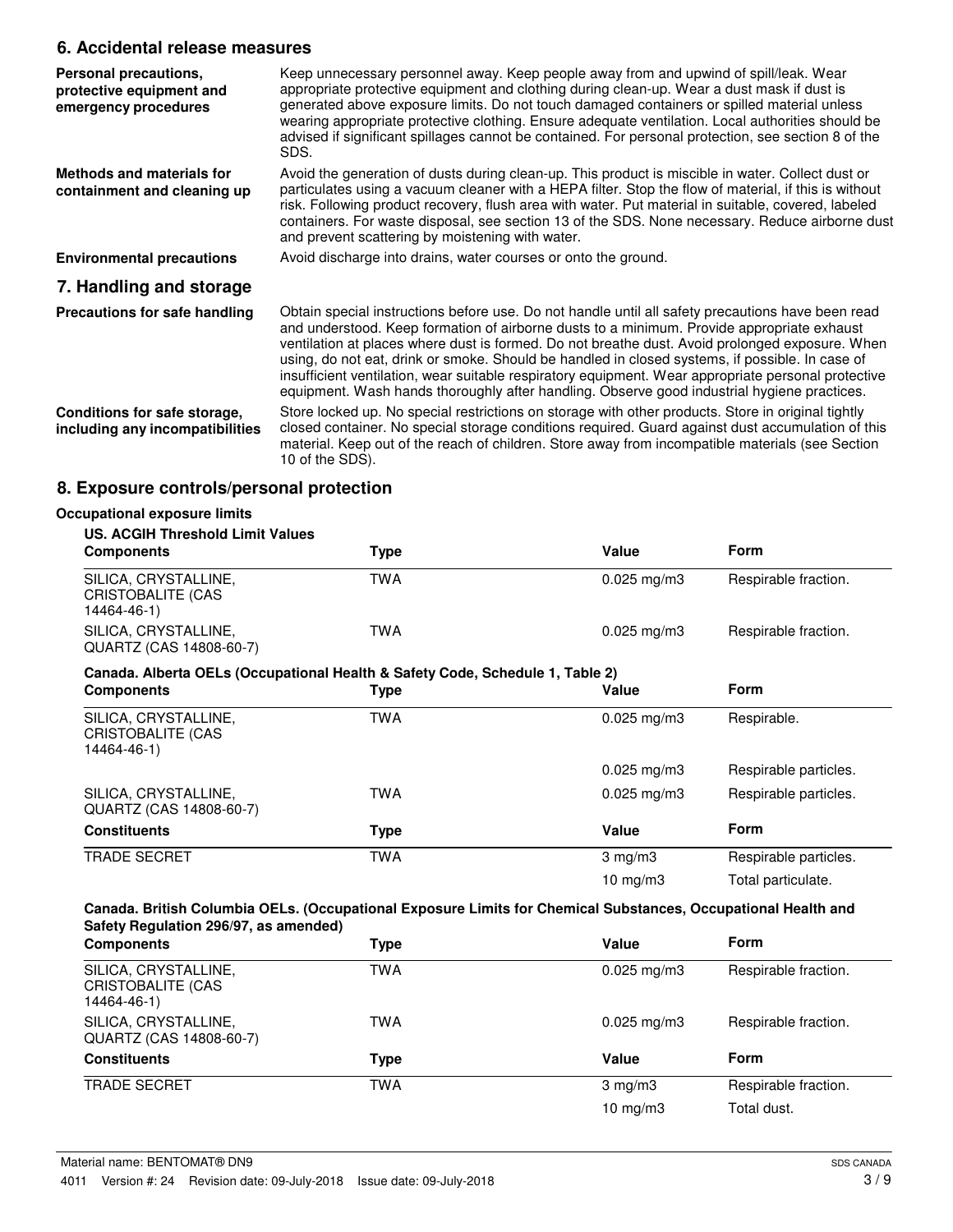| <b>Components</b>                                               | Canada. Manitoba OELs (Reg. 217/2006, The Workplace Safety And Health Act)<br><b>Type</b>                                                                                                                                                                                                                                                                                                                                                                                                                                                                                                                                                                                                                                                                    | Value           | <b>Form</b>          |
|-----------------------------------------------------------------|--------------------------------------------------------------------------------------------------------------------------------------------------------------------------------------------------------------------------------------------------------------------------------------------------------------------------------------------------------------------------------------------------------------------------------------------------------------------------------------------------------------------------------------------------------------------------------------------------------------------------------------------------------------------------------------------------------------------------------------------------------------|-----------------|----------------------|
| SILICA, CRYSTALLINE,<br>CRISTOBALITE (CAS<br>14464-46-1)        | <b>TWA</b>                                                                                                                                                                                                                                                                                                                                                                                                                                                                                                                                                                                                                                                                                                                                                   | $0.025$ mg/m3   | Respirable fraction. |
| SILICA, CRYSTALLINE,<br>QUARTZ (CAS 14808-60-7)                 | <b>TWA</b>                                                                                                                                                                                                                                                                                                                                                                                                                                                                                                                                                                                                                                                                                                                                                   | $0.025$ mg/m3   | Respirable fraction. |
| <b>Components</b>                                               | Canada. Ontario OELs. (Control of Exposure to Biological or Chemical Agents)<br><b>Type</b>                                                                                                                                                                                                                                                                                                                                                                                                                                                                                                                                                                                                                                                                  | Value           | <b>Form</b>          |
| SILICA, CRYSTALLINE,<br><b>CRISTOBALITE (CAS</b><br>14464-46-1) | <b>TWA</b>                                                                                                                                                                                                                                                                                                                                                                                                                                                                                                                                                                                                                                                                                                                                                   | $0.05$ mg/m $3$ | Respirable fraction. |
| SILICA, CRYSTALLINE,<br>QUARTZ (CAS 14808-60-7)                 | <b>TWA</b>                                                                                                                                                                                                                                                                                                                                                                                                                                                                                                                                                                                                                                                                                                                                                   | $0.1$ mg/m $3$  | Respirable fraction. |
| <b>Constituents</b>                                             | <b>Type</b>                                                                                                                                                                                                                                                                                                                                                                                                                                                                                                                                                                                                                                                                                                                                                  | Value           | <b>Form</b>          |
| <b>TRADE SECRET</b>                                             | <b>TWA</b>                                                                                                                                                                                                                                                                                                                                                                                                                                                                                                                                                                                                                                                                                                                                                   | $3$ mg/m $3$    | Respirable fraction. |
|                                                                 |                                                                                                                                                                                                                                                                                                                                                                                                                                                                                                                                                                                                                                                                                                                                                              | $10$ mg/m $3$   | Inhalable fraction.  |
| <b>Components</b>                                               | Canada. Quebec OELs. (Ministry of Labor - Regulation respecting occupational health and safety)<br><b>Type</b>                                                                                                                                                                                                                                                                                                                                                                                                                                                                                                                                                                                                                                               | Value           | Form                 |
| SILICA, CRYSTALLINE,<br><b>CRISTOBALITE (CAS</b><br>14464-46-1) | <b>TWA</b>                                                                                                                                                                                                                                                                                                                                                                                                                                                                                                                                                                                                                                                                                                                                                   | $0.05$ mg/m $3$ | Respirable dust.     |
| SILICA, CRYSTALLINE,<br>QUARTZ (CAS 14808-60-7)                 | <b>TWA</b>                                                                                                                                                                                                                                                                                                                                                                                                                                                                                                                                                                                                                                                                                                                                                   | $0.1$ mg/m $3$  | Respirable dust.     |
| <b>Constituents</b>                                             | <b>Type</b>                                                                                                                                                                                                                                                                                                                                                                                                                                                                                                                                                                                                                                                                                                                                                  | Value           | <b>Form</b>          |
| TRADE SECRET                                                    | <b>TWA</b>                                                                                                                                                                                                                                                                                                                                                                                                                                                                                                                                                                                                                                                                                                                                                   | $10$ mg/m $3$   | Total dust.          |
| <b>Components</b>                                               | Canada. Saskatchewan OELs (Occupational Health and Safety Regulations, 1996, Table 21)<br><b>Type</b>                                                                                                                                                                                                                                                                                                                                                                                                                                                                                                                                                                                                                                                        | Value           | <b>Form</b>          |
| SILICA, CRYSTALLINE,<br><b>CRISTOBALITE (CAS</b><br>14464-46-1) | 15 minute                                                                                                                                                                                                                                                                                                                                                                                                                                                                                                                                                                                                                                                                                                                                                    | $10$ mg/m $3$   | Inhalable fraction.  |
|                                                                 | 8 hour                                                                                                                                                                                                                                                                                                                                                                                                                                                                                                                                                                                                                                                                                                                                                       | $0.05$ mg/m3    | Respirable fraction. |
| SILICA, CRYSTALLINE,<br>QUARTZ (CAS 14808-60-7)                 | 8 hour                                                                                                                                                                                                                                                                                                                                                                                                                                                                                                                                                                                                                                                                                                                                                       | $0.05$ mg/m $3$ | Respirable fraction. |
| <b>Constituents</b>                                             | <b>Type</b>                                                                                                                                                                                                                                                                                                                                                                                                                                                                                                                                                                                                                                                                                                                                                  | Value           | Form                 |
| <b>TRADE SECRET</b>                                             | 15 minute                                                                                                                                                                                                                                                                                                                                                                                                                                                                                                                                                                                                                                                                                                                                                    | $6$ mg/m $3$    | Respirable fraction. |
|                                                                 |                                                                                                                                                                                                                                                                                                                                                                                                                                                                                                                                                                                                                                                                                                                                                              | 20 mg/m3        | Inhalable fraction.  |
|                                                                 | 8 hour                                                                                                                                                                                                                                                                                                                                                                                                                                                                                                                                                                                                                                                                                                                                                       | $3$ mg/m $3$    | Respirable fraction. |
|                                                                 |                                                                                                                                                                                                                                                                                                                                                                                                                                                                                                                                                                                                                                                                                                                                                              | 10 $mg/m3$      | Inhalable fraction.  |
| <b>Biological limit values</b>                                  | No biological exposure limits noted for the ingredient(s).                                                                                                                                                                                                                                                                                                                                                                                                                                                                                                                                                                                                                                                                                                   |                 |                      |
| <b>Exposure guidelines</b>                                      | Occupational exposure to nuisance dust (total and respirable) and respirable crystalline silica<br>should be monitored and controlled.                                                                                                                                                                                                                                                                                                                                                                                                                                                                                                                                                                                                                       |                 |                      |
| Appropriate engineering<br>controls                             | If engineering measures are not sufficient to maintain concentrations of dust particulates below the<br>OEL, suitable respiratory protection must be worn. Good general ventilation (typically 10 air<br>changes per hour) should be used. Ventilation rates should be matched to conditions. If<br>applicable, use process enclosures, local exhaust ventilation, or other engineering controls to<br>maintain airborne levels below recommended exposure limits. If exposure limits have not been<br>established, maintain airborne levels to an acceptable level. If material is ground, cut, or used in<br>any operation which may generate dusts, use appropriate local exhaust ventilation to keep<br>exposures below the recommended exposure limits. |                 |                      |
|                                                                 |                                                                                                                                                                                                                                                                                                                                                                                                                                                                                                                                                                                                                                                                                                                                                              |                 |                      |
| Eye/face protection                                             | Individual protection measures, such as personal protective equipment<br>Wear dust goggles.                                                                                                                                                                                                                                                                                                                                                                                                                                                                                                                                                                                                                                                                  |                 |                      |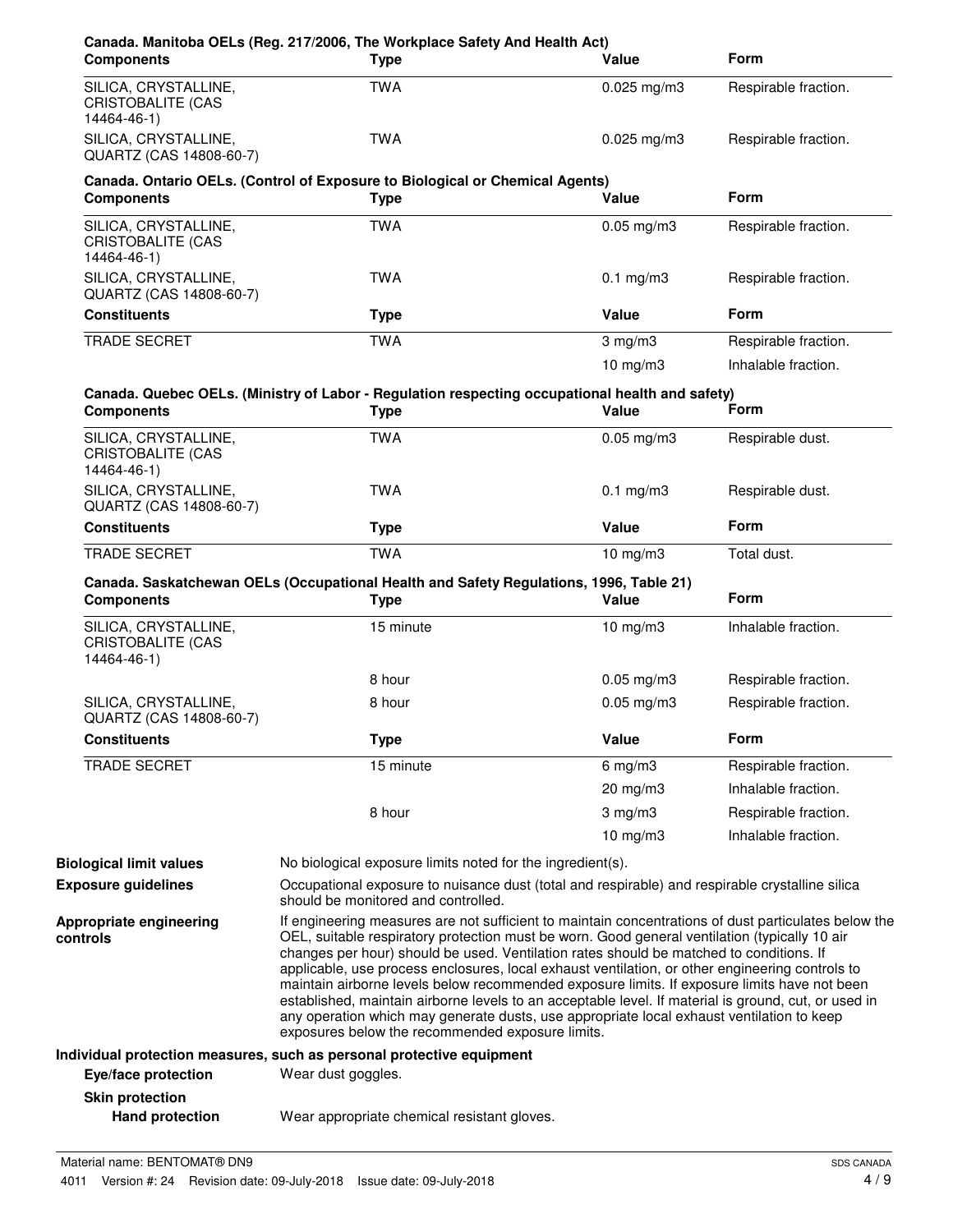| Other                                    | Use of an impervious apron is recommended. No special protective equipment required.                                                                                                                                                                                                                                                                                             |
|------------------------------------------|----------------------------------------------------------------------------------------------------------------------------------------------------------------------------------------------------------------------------------------------------------------------------------------------------------------------------------------------------------------------------------|
| <b>Respiratory protection</b>            | Use a particulate filter respirator for particulate concentrations exceeding the Occupational<br>Exposure Limit.                                                                                                                                                                                                                                                                 |
| <b>Thermal hazards</b>                   | Wear appropriate thermal protective clothing, when necessary.                                                                                                                                                                                                                                                                                                                    |
| <b>General hygiene</b><br>considerations | Observe any medical surveillance requirements. Always observe good personal hygiene<br>measures, such as washing after handling the material and before eating, drinking, and/or<br>smoking. Routinely wash work clothing and protective equipment to remove contaminants. Eye<br>wash fountain is recommended. Use good industrial hygiene practices in handling this material. |

# **9. Physical and chemical properties**

| Appearance                                        | The product consists of bentonite granules between geotextile layers                          |
|---------------------------------------------------|-----------------------------------------------------------------------------------------------|
| <b>Physical state</b>                             | Solid.                                                                                        |
| Form                                              | Solid. Mat or Fabric                                                                          |
| Color                                             | Various.                                                                                      |
| Odor                                              | None.                                                                                         |
| <b>Odor threshold</b>                             | Not available.                                                                                |
| pH                                                | Not available.                                                                                |
| Melting point/freezing point                      | Not available.                                                                                |
| Initial boiling point and boiling<br>range        | Not available.                                                                                |
| <b>Flash point</b>                                | Not flammable                                                                                 |
| <b>Evaporation rate</b>                           | Not available.                                                                                |
| Flammability (solid, gas)                         | Not available.                                                                                |
| Upper/lower flammability or explosive limits      |                                                                                               |
| <b>Flammability limit - lower</b><br>(%)          | Not explosive                                                                                 |
| <b>Flammability limit - upper</b><br>(%)          | Not explosive                                                                                 |
| Explosive limit - lower (%)                       | Not available.                                                                                |
| Explosive limit - upper (%)                       | Not available.                                                                                |
| Vapor pressure                                    | 0.00001 hPa estimated                                                                         |
| Vapor density                                     | Not available.                                                                                |
| <b>Relative density</b>                           | Not available.                                                                                |
| Solubility(ies)                                   |                                                                                               |
| Solubility (water)                                | Negligible                                                                                    |
| <b>Partition coefficient</b><br>(n-octanol/water) | Not available.                                                                                |
| <b>Auto-ignition temperature</b>                  | Not available.                                                                                |
| <b>Decomposition temperature</b>                  | Not available.                                                                                |
| <b>Viscosity</b>                                  | Not available.                                                                                |
| <b>Other information</b>                          |                                                                                               |
| <b>Explosive properties</b>                       | Not explosive.                                                                                |
| <b>Oxidizing properties</b>                       | Not oxidizing.                                                                                |
| <b>Percent volatile</b>                           | 0 % estimated                                                                                 |
| 10. Stability and reactivity                      |                                                                                               |
| Reactivity                                        | The product is stable and non-reactive under normal conditions of use, storage and transport. |
| <b>Chemical stability</b>                         | Stable at normal conditions.                                                                  |
| <b>Possibility of hazardous</b><br>reactions      | Will not occur.                                                                               |
| <b>Conditions to avoid</b>                        | Contact with incompatible materials.                                                          |
| Incompatible materials                            | Powerful oxidizers. Chlorine. None known.                                                     |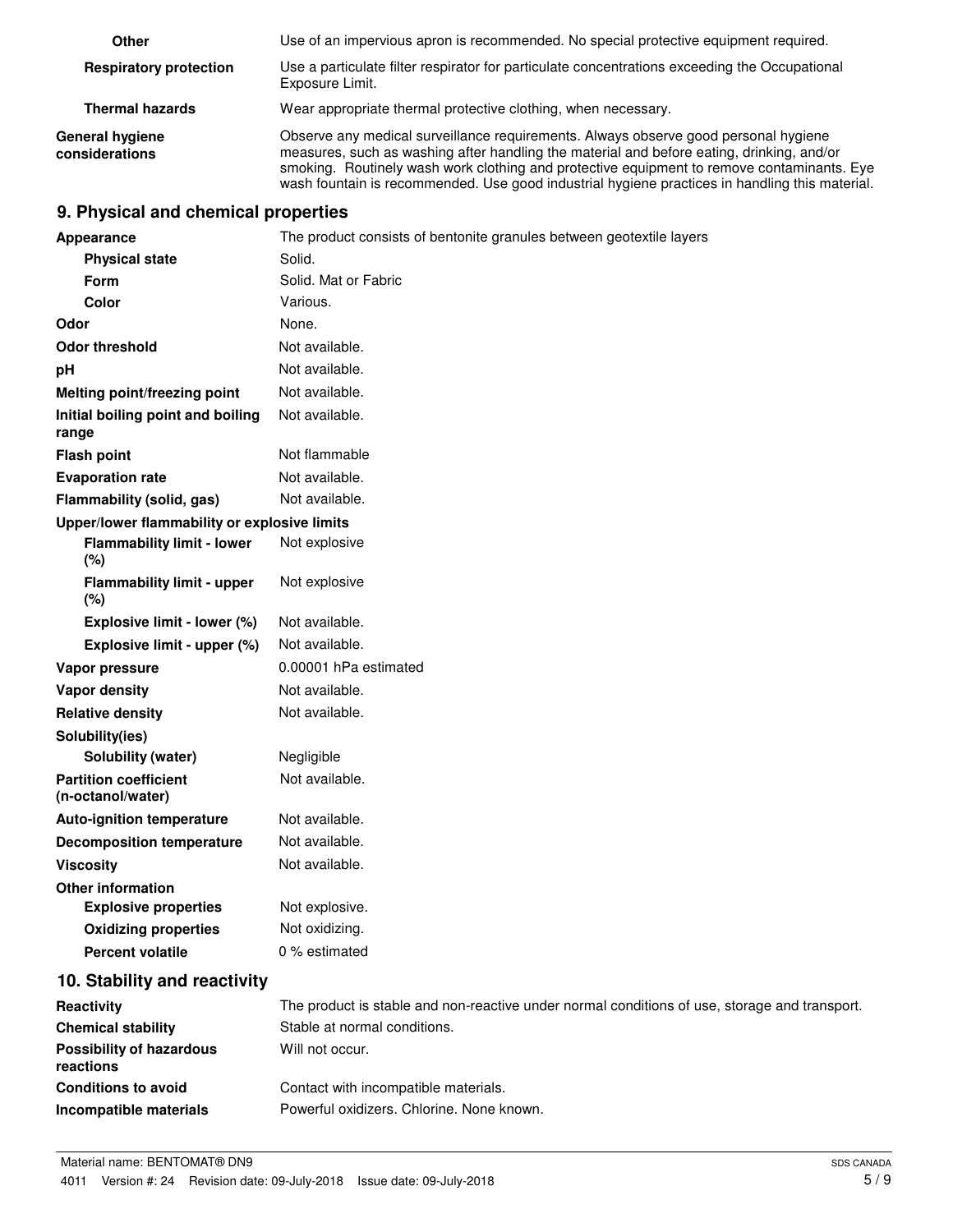# **11. Toxicological information**

| Information on likely routes of exposure                                           |                                                                                                                                                               |
|------------------------------------------------------------------------------------|---------------------------------------------------------------------------------------------------------------------------------------------------------------|
| <b>Inhalation</b>                                                                  | Prolonged inhalation may be harmful.                                                                                                                          |
| <b>Skin contact</b>                                                                | No adverse effects due to skin contact are expected.                                                                                                          |
| Eye contact                                                                        | Direct contact with eyes may cause temporary irritation.                                                                                                      |
| Ingestion                                                                          | May cause discomfort if swallowed. Expected to be a low ingestion hazard. However, ingestion is<br>not likely to be a primary route of occupational exposure. |
| Symptoms related to the<br>physical, chemical and<br>toxicological characteristics | Direct contact with eyes may cause temporary irritation. Exposure may cause temporary irritation,<br>redness, or discomfort.                                  |
| Information on toxicological effects                                               |                                                                                                                                                               |

#### **Acute toxicity** Not known. **Components Species Test Results** SILICA, CRYSTALLINE, CRISTOBALITE (CAS 14464-46-1) **Oral Acute**  $LD50$  Rat  $Rat$   $> 22500 \text{ mg/kg}$ **Skin corrosion/irritation Prolonged skin contact may cause temporary irritation. Serious eye damage/eye** Mild irritant to eyes (according to the modified Kay & Calandra criteria) **irritation Respiratory or skin sensitization Canada - Alberta OELs: Irritant** SILICA, CRYSTALLINE, CRISTOBALITE (CAS 14464-46-1) Irritant **Respiratory sensitization** Not a respiratory sensitizer. According to the classification criteria of the European Union, the product is not considered as being a skin irritant. **Skin sensitization** No data available to indicate product or any components present at greater than 0.1% are mutagenic or genotoxic. **Germ cell mutagenicity Carcinogenicity** In 1997, IARC (the International Agency for Research on Cancer) concluded that crystalline silica inhaled from occupational sources can cause lung cancer in humans. However in making the overall evaluation, IARC noted that "carcinogenicity was not detected in all industrial circumstances studied. Carcinogenicity may be dependent on inherent characteristics of the crystalline silica or on external factors affecting its biological activity or distribution of its polymorphs." (IARC Monographs on the evaluation of the carcinogenic risks of chemicals to humans, Silica, silicates dust and organic fibres, 1997, Vol. 68, IARC, Lyon, France.) In June 2003, SCOEL (the EU Scientific Committee on Occupational Exposure Limits) concluded that the main effect in humans of the inhalation of respirable crystalline silica dust is silicosis. "There is sufficient information to conclude that the relative risk of lung cancer is increased in persons with silicosis (and, apparently, not in employees without silicosis exposed to silica dust in quarries and in the ceramic industry). Therefore, preventing the onset of silicosis will also reduce the cancer risk..." (SCOEL SUM Doc 94-final, June 2003) According to the current state of the art, worker protection against silicosis can be consistently assured by respecting the existing regulatory occupational exposure limits. May cause cancer. Occupational exposure to respirable dust and respirable crystalline silica should be monitored and controlled. **ACGIH Carcinogens** SILICA, CRYSTALLINE, CRISTOBALITE (CAS 14464-46-1) A2 Suspected human carcinogen. SILICA, CRYSTALLINE, QUARTZ (CAS 14808-60-7) A2 Suspected human carcinogen. **Canada - Alberta OELs: Carcinogen category**

| Canada - Alberta OELS: Carcinogen category                                              |                             |
|-----------------------------------------------------------------------------------------|-----------------------------|
| SILICA, CRYSTALLINE, CRISTOBALITE<br>$(CAS 14464-46-1)$                                 | Suspected human carcinogen. |
| SILICA, CRYSTALLINE, QUARTZ (CAS 14808-60-7)<br>Canada - Manitoba OELs: carcinogenicity | Suspected human carcinogen. |
| SILICA, CRYSTALLINE, CRISTOBALITE<br>$(CAS 14464-46-1)$                                 | Suspected human carcinogen. |
|                                                                                         |                             |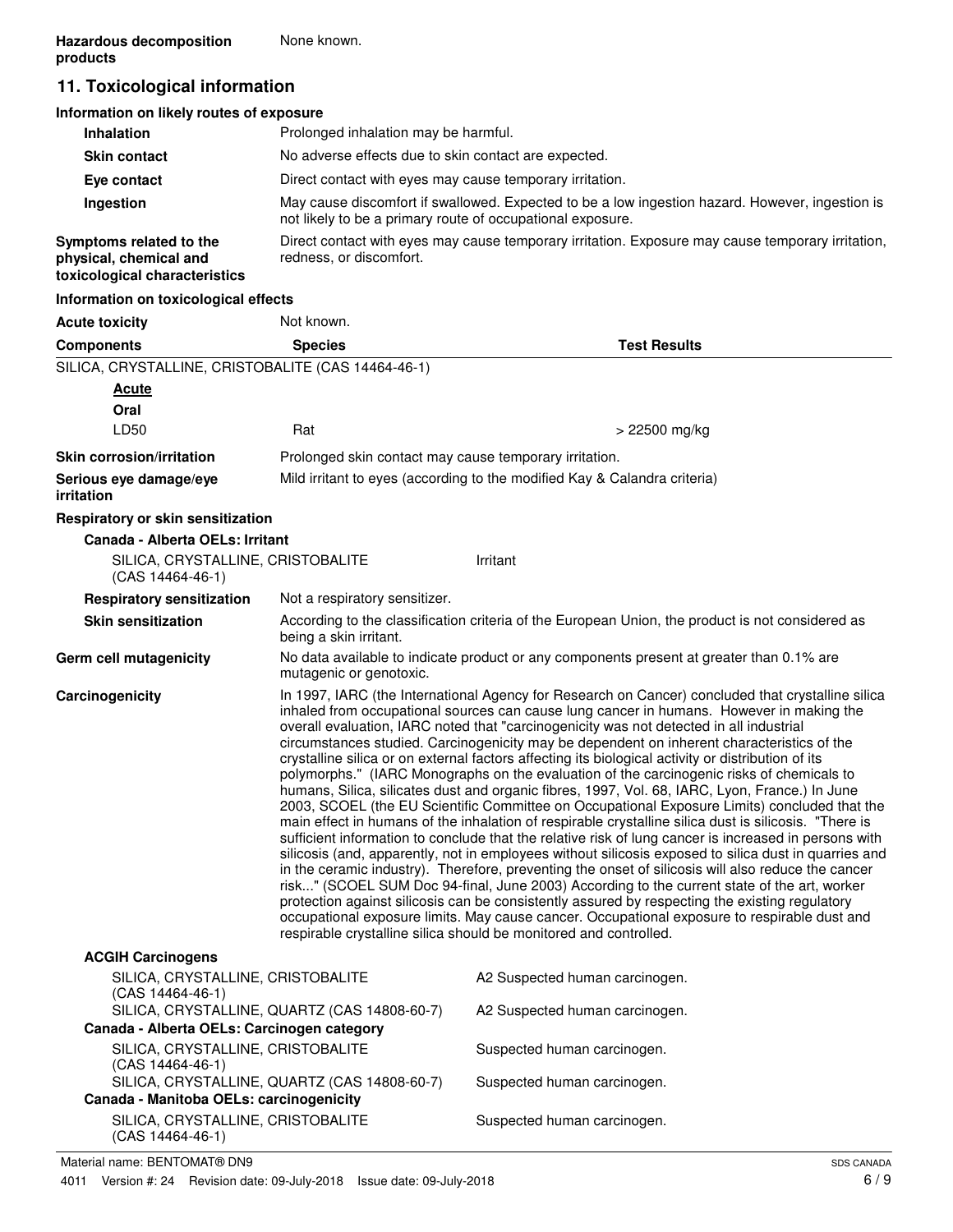| Canada - Quebec OELs: Carcinogen category               | SILICA, CRYSTALLINE, QUARTZ (CAS 14808-60-7)                                                                | Suspected human carcinogen.                                                                                                                                                                                                                                                                                                                                                                                                                                                                                                                                                                                                                                                         |
|---------------------------------------------------------|-------------------------------------------------------------------------------------------------------------|-------------------------------------------------------------------------------------------------------------------------------------------------------------------------------------------------------------------------------------------------------------------------------------------------------------------------------------------------------------------------------------------------------------------------------------------------------------------------------------------------------------------------------------------------------------------------------------------------------------------------------------------------------------------------------------|
| SILICA, CRYSTALLINE, CRISTOBALITE<br>(CAS 14464-46-1)   |                                                                                                             | Detected carcinogenic effect in animals.                                                                                                                                                                                                                                                                                                                                                                                                                                                                                                                                                                                                                                            |
|                                                         | SILICA, CRYSTALLINE, QUARTZ (CAS 14808-60-7)                                                                | Suspected carcinogenic effect in humans.                                                                                                                                                                                                                                                                                                                                                                                                                                                                                                                                                                                                                                            |
| IARC Monographs. Overall Evaluation of Carcinogenicity  |                                                                                                             |                                                                                                                                                                                                                                                                                                                                                                                                                                                                                                                                                                                                                                                                                     |
| SILICA, CRYSTALLINE, CRISTOBALITE<br>$(CAS 14464-46-1)$ |                                                                                                             | 1 Carcinogenic to humans.                                                                                                                                                                                                                                                                                                                                                                                                                                                                                                                                                                                                                                                           |
|                                                         | SILICA, CRYSTALLINE, QUARTZ (CAS 14808-60-7)<br>US. National Toxicology Program (NTP) Report on Carcinogens | 1 Carcinogenic to humans.                                                                                                                                                                                                                                                                                                                                                                                                                                                                                                                                                                                                                                                           |
| SILICA, CRYSTALLINE, CRISTOBALITE<br>(CAS 14464-46-1)   |                                                                                                             | Known To Be Human Carcinogen.                                                                                                                                                                                                                                                                                                                                                                                                                                                                                                                                                                                                                                                       |
|                                                         | SILICA, CRYSTALLINE, QUARTZ (CAS 14808-60-7)                                                                | Reasonably Anticipated to be a Human Carcinogen.<br>Known To Be Human Carcinogen.                                                                                                                                                                                                                                                                                                                                                                                                                                                                                                                                                                                                   |
| <b>Reproductive toxicity</b>                            |                                                                                                             | This product is not expected to cause reproductive or developmental effects.                                                                                                                                                                                                                                                                                                                                                                                                                                                                                                                                                                                                        |
| Specific target organ toxicity -<br>single exposure     | Not classified.                                                                                             |                                                                                                                                                                                                                                                                                                                                                                                                                                                                                                                                                                                                                                                                                     |
| Specific target organ toxicity -<br>repeated exposure   |                                                                                                             | Causes damage to organs through prolonged or repeated exposure.                                                                                                                                                                                                                                                                                                                                                                                                                                                                                                                                                                                                                     |
| <b>Aspiration hazard</b>                                | Not an aspiration hazard.                                                                                   |                                                                                                                                                                                                                                                                                                                                                                                                                                                                                                                                                                                                                                                                                     |
| <b>Chronic effects</b>                                  |                                                                                                             | In 1997, IARC (the International Agency for Research on Cancer) concluded that crystalline silica<br>inhaled from occupational sources can cause lung cancer in humans. However in making the<br>overall evaluation, IARC noted that "carcinogenicity was not detected in all industrial<br>circumstances studied. Carcinogenicity may be dependent on inherent characteristics of the<br>crystalline silica or on external factors affecting its biological activity or distribution of its<br>polymorphs." (IARC Monographs on the evaluation of the carcinogenic risks of chemicals to<br>humans, Silica, silicates dust and organic fibres, 1997, Vol. 68, IARC, Lyon, France.) |
|                                                         | the cancer risk" (SCOEL SUM Doc 94-final, June 2003)                                                        | In June 2003, SCOEL (the EU Scientific Committee on Occupational Exposure Limits) concluded<br>that the main effect in humans of the inhalation of respirable crystalline silica dust is silicosis.<br>"There is sufficient information to conclude that the relative risk of lung cancer is increased in<br>persons with silicosis (and, apparently, not in employees without silicosis exposed to silica dust in<br>quarries and in the ceramic industry). Therefore, preventing the onset of silicosis will also reduce                                                                                                                                                          |
|                                                         | not expected.                                                                                               | According to the current state of the art, worker protection against silicosis can be consistently<br>assured by respecting the existing regulatory occupational exposure limits. Causes damage to<br>organs through prolonged or repeated exposure. Prolonged inhalation may be harmful. Prolonged<br>exposure may cause chronic effects. Some of the components of this product are hazardous in<br>the respirable form. However, because of the physical nature of this product, dust generation is                                                                                                                                                                              |
| 12. Ecological information                              |                                                                                                             |                                                                                                                                                                                                                                                                                                                                                                                                                                                                                                                                                                                                                                                                                     |

| <b>Ecotoxicity</b>               | The product is not expected to be hazardous to the environment. This product is not expected to<br>produce significant ecotoxicity upon exposure to aquatic organisms and aquatic systems. |
|----------------------------------|--------------------------------------------------------------------------------------------------------------------------------------------------------------------------------------------|
| Persistence and degradability    | No data is available on the degradability of this product.                                                                                                                                 |
| <b>Bioaccumulative potential</b> | No data available.                                                                                                                                                                         |
| <b>Mobility in soil</b>          | No data available.                                                                                                                                                                         |
| Other adverse effects            | No other adverse environmental effects (e.g. ozone depletion, photochemical ozone creation<br>potential, endocrine disruption, global warming potential) are expected from this component. |

# **13. Disposal considerations**

| <b>Disposal instructions</b>             | Collect and reclaim or dispose in sealed containers at licensed waste disposal site. Dispose of<br>contents/container in accordance with local/regional/national/international regulations. Material<br>should be recycled if possible. |
|------------------------------------------|-----------------------------------------------------------------------------------------------------------------------------------------------------------------------------------------------------------------------------------------|
| Local disposal regulations               | Dispose in accordance with all applicable regulations.                                                                                                                                                                                  |
| Hazardous waste code                     | The waste code should be assigned in discussion between the user, the producer and the waste<br>disposal company.                                                                                                                       |
| Waste from residues / unused<br>products | Dispose of in accordance with local regulations. Empty containers or liners may retain some<br>product residues. This material and its container must be disposed of in a safe manner (see:<br>Disposal instructions).                  |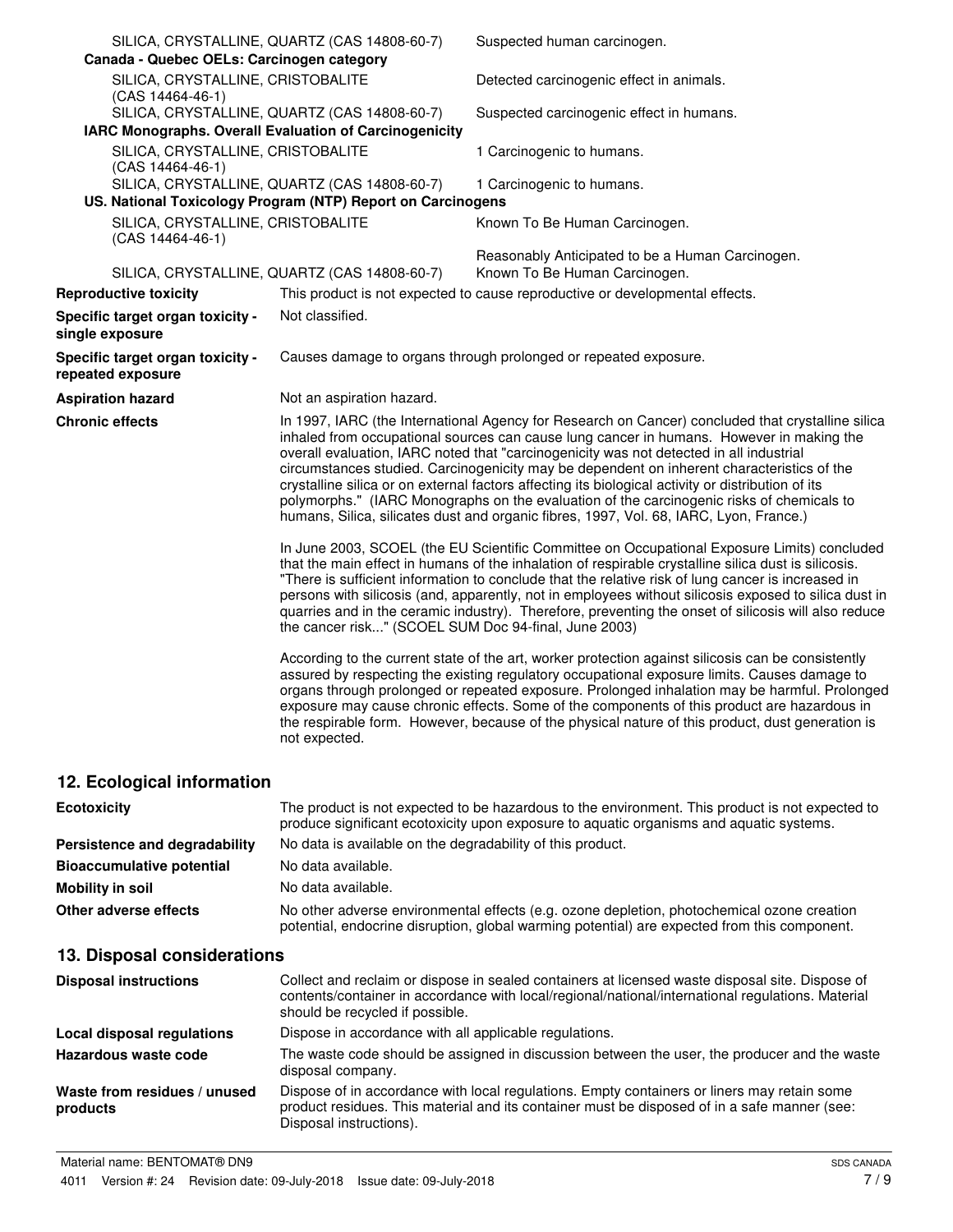Since emptied containers may retain product residue, follow label warnings even after container is emptied. Empty containers should be taken to an approved waste handling site for recycling or disposal.

## **14. Transport information**

## **TDG**

Not regulated as dangerous goods.

## **IATA**

Not regulated as dangerous goods.

#### **IMDG**

Not regulated as dangerous goods.

**Transport in bulk according to** Not applicable. **Annex II of MARPOL 73/78 and the IBC Code**

## **15. Regulatory information**

#### **Canadian regulations**

This product has been classified in accordance with the hazard criteria of the HPR and the SDS contains all the information required by the HPR.

#### **Controlled Drugs and Substances Act**

Not regulated. **Export Control List (CEPA 1999, Schedule 3)**

Not listed.

**Greenhouse Gases**

Not listed.

# **Precursor Control Regulations**

Not regulated.

#### **International regulations**

**Stockholm Convention**

- Not applicable.
- **Rotterdam Convention**

Not applicable.

**Kyoto protocol**

Not applicable.

**Montreal Protocol**

- Not applicable.
- **Basel Convention**

Not applicable.

#### **International Inventories**

| <b>Inventory name</b>                                                     | On inventory (yes/no)* |
|---------------------------------------------------------------------------|------------------------|
| Australian Inventory of Chemical Substances (AICS)                        | Yes                    |
| Domestic Substances List (DSL)                                            | Yes                    |
| Non-Domestic Substances List (NDSL)                                       | No.                    |
| Inventory of Existing Chemical Substances in China (IECSC)                | Yes                    |
| European Inventory of Existing Commercial Chemical<br>Substances (EINECS) | Yes                    |
| European List of Notified Chemical Substances (ELINCS)                    | N <sub>o</sub>         |
| Inventory of Existing and New Chemical Substances (ENCS)                  | Yes                    |
| Existing Chemicals List (ECL)                                             | Yes                    |
| New Zealand Inventory                                                     | No.                    |
| Philippine Inventory of Chemicals and Chemical Substances<br>(PICCS)      | Yes                    |
| Taiwan Chemical Substance Inventory (TCSI)                                | No.                    |
| Toxic Substances Control Act (TSCA) Inventory                             | Yes                    |
|                                                                           |                        |

\*A "Yes" indicates that all components of this product comply with the inventory requirements administered by the governing country(s) A "No" indicates that one or more components of the product are not listed or exempt from listing on the inventory administered by the governing country(s).